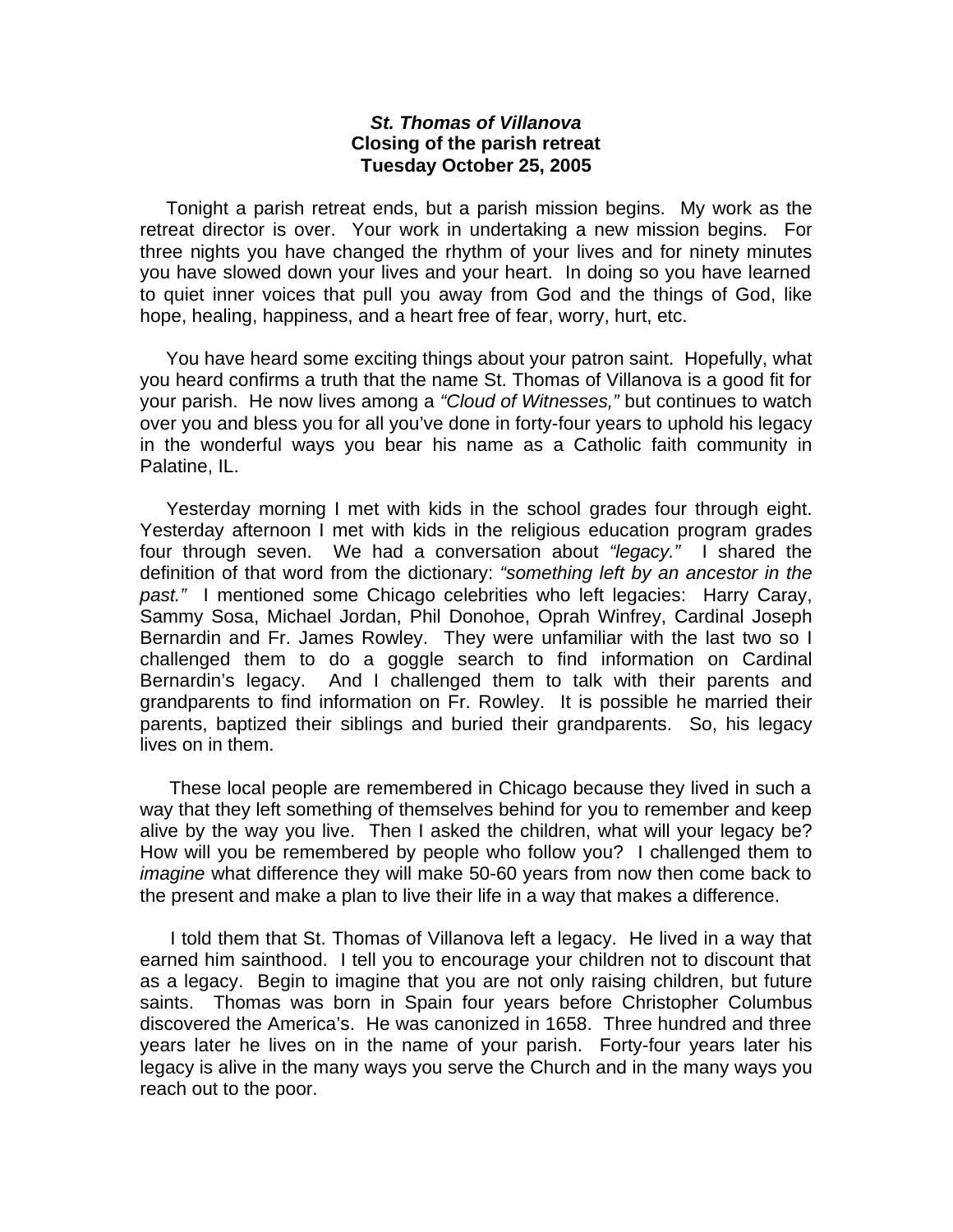During the past two retreat services I shared some information about his life. I called them two pieces of his spiritual DNA that defined him as a servant of the Church and a lover of the poor. These were his legacies that earned him sainthood. These gospel virtues were how he lived the prophecy of Isaiah in tonight's first reading. His compassionate heart is how God anointed him to *"bring good news to the poor, heal broken hearts, free those imprisoned by fear, comfort the grieving and be the oil of gladness to those who mourn."* 

 I hope you know more about his legacy than before this retreat began. I also hope you know more about your legacy these past forty-four years. A piece of it is written in brick and mortar in the school, the hall, the Church and now God's Great Room. The dedication booklet for your new addition is a testimony to your love of the Church and your roots in the parish.

 Tonight I want to challenge to rest from all the building, fund raising and physical labor. For the next year, be still and look within. Work at dreaming about an undiscovered piece of legacy that you can work at as you journey to your 50<sup>th</sup> anniversary in 2011. Lend me your imaginations and let's dream about the journey of the next six years.

September  $22^{nd}$  is your parish feastday. Let it be the marker day in this six year journey of spiritual renewal. Between October 26, 2005 and September 22, 2006 call together a *"Dream Team."* Let them fine tune this six year plan and present it to the Parish Council, the Finance Council, and all parish ministries. Invite them to share this dream with you and make a faith commitment to make it happen. The theme of your recent building project was *"Building God's Great Room."* Let the theme for the six year plan be called, *"Building Hope, Renewing Faith and Practicing Charity as we journey to our Jubilee Year."* Make a banner with this theme and hang it in the Great Room. The foundational piece for this six year plan is establishing a Jubilee Fund. Its purpose is to have money available each year for new ministries and faith formation for those who will guide them.

 From September 22, 2006 to 2007 dream about a new Ministry of Spiritual Direction. Call twelve people to go into formation for this ministry at the Institute for Spiritual Leadership at CTU. One half of their formation should be covered by the Jubilee Fund and the other half from the candidate. Twice a year bring in experts to give *"Spirituality Days"* on the ministry of Spiritual Direction. I invite Shirley Konczak to make a banner naming the theme for each of the six years. It should be small enough that it can be carried to meetings and gatherings so parishioners can reflect on the theme and hold it in pray for that year.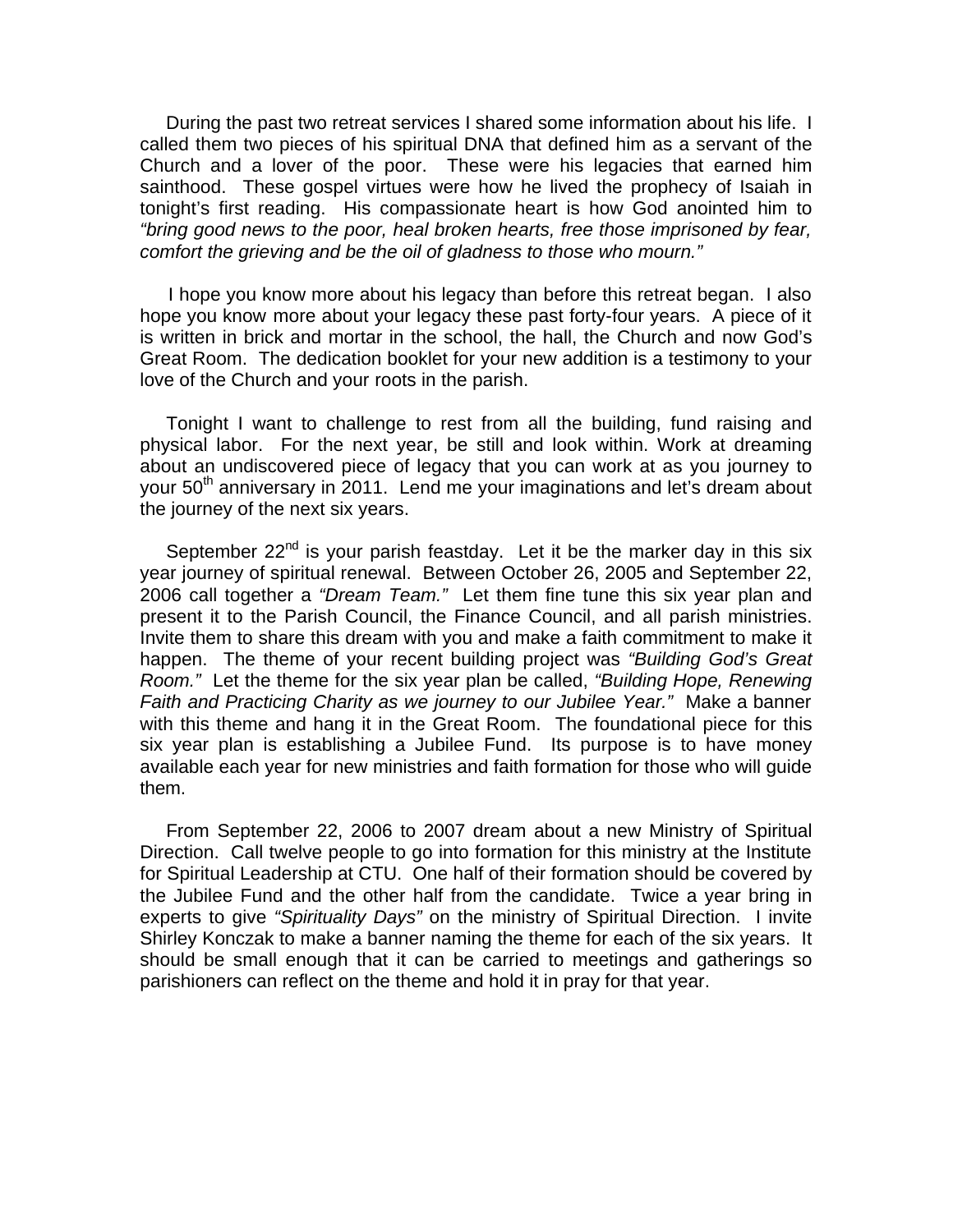From September 22, 2007-2008 dream about a new Evangelization Ministry. Once again call twelve people to undergo a year of faith formation for lay Catholic Evangelization. Those who need to be evangelized are inactive, hurting, angry Catholics in a post-scandal Church. You know who they are because they live in your neighborhoods and on your streets. They are the ones who chose to leave this faith family while you chose to stay. Twice a year have *"Spirituality Days"* for the parish around the theme of Catholics evangelizing nonpracticing Catholics. As before pay for this formation and the spirituality days out of the Jubilee Fund.

 From September 22, 2008-2009 dream about a new Healing Ministry. Once again call twelve people to undergo a year of faith formation as Wounded Healers in a Wounded Church. The sequence of these two new ministries is important. First, we must re-evangelize the inactive, hurting Catholic. Then, we must have some way for them to heal before welcoming them back home. That means every parishioner must see themselves as a Wounded Healer. So the parish must be re-evangelized also. Twice a year sponsor *"Spirituality Days"* so all parishioners can learn about how to spiritually heal people of memories, hurts, and grudges. Eventually, the evangelization ministers and the healing ministers must collaborate in reaching out to hurting, neglected parishioners and help them find a new way to come back home.

 From September 22, 2009-2010 dream about a new Vocations Ministry. It is time that vocations be framed within the metaphor of the Church needing Wounded Healers. Call twelve people to undergo a year of formation for a Vocations Ministry. These are the ones who have hearts that notice how the hearts of some young people are open to serving God as priests, religious, missionaries and lay ministers. These are the ones who help those young people look in their own hearts deeper. They collaborate with the spiritual directors and suggest that these young people have group spiritual direction around a call from God. Just like schools have guidance counselors helping your children make decisions about colleges and careers, so parishes should have spiritual directors helping young people pray about a call to serve the Church. These people should be encouraged to serve for a year in the Jesuit Volunteer Corps or spend one year after graduation from college serving at a Catholic mission in a third world country. The method Jesus used to form twelve fishermen into disciples is that he invited them to journey with him. On the way their hearts were converted and we are the beneficiaries of their legacy. As always twice a year sponsor *"Spirituality Days"* for youth and those in career transitions. I suggest you invite Fr. Chris Devron to lead one of these days. He is a vocation from this parish and as a Jesuit priest serves at Regis High School in New York City. As always, the commitment to this piece of the six year dream is made possible by the Jubilee Fund.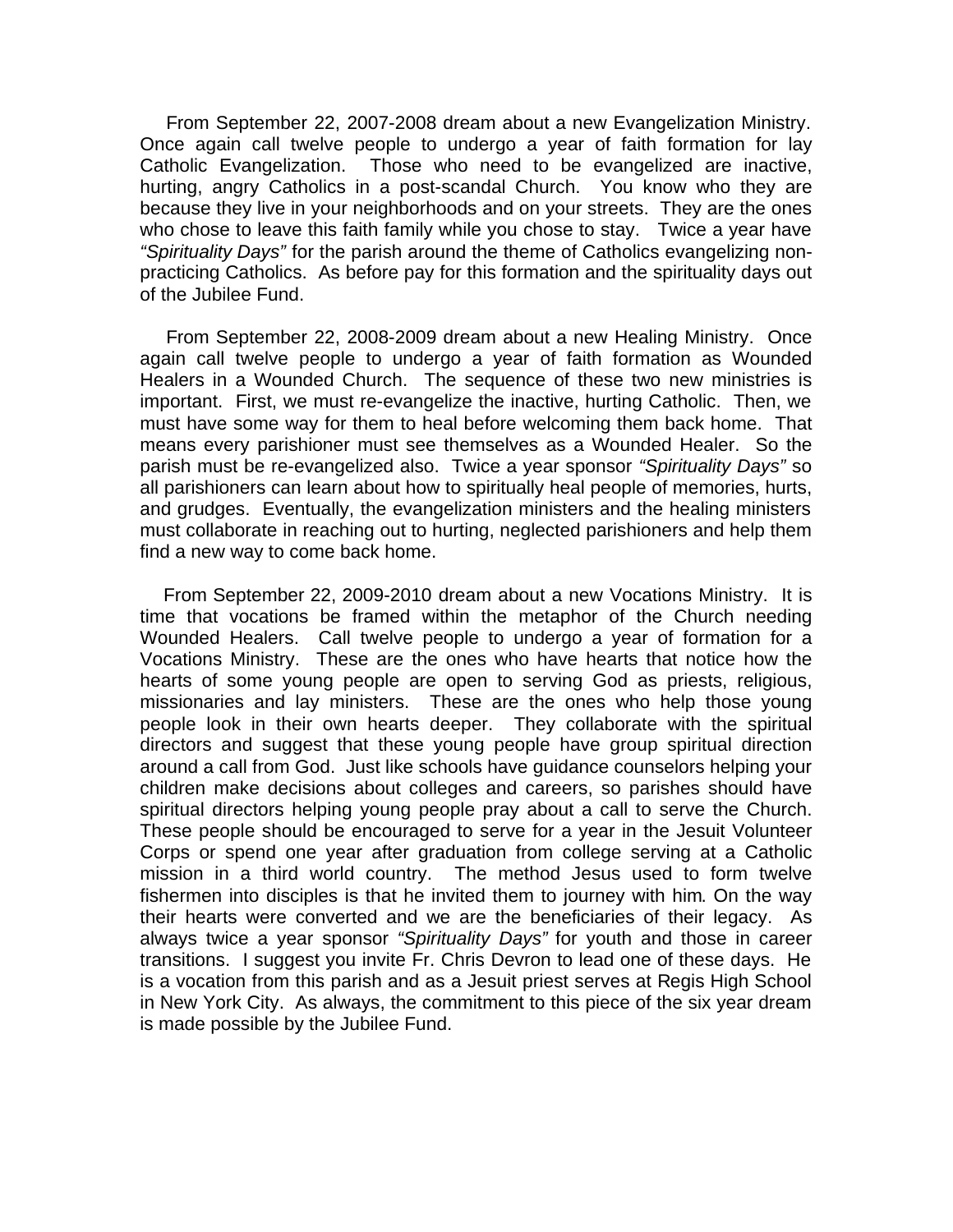From September 22, 2010 to 2011 dream about publishing and distributing a history of your parish as a Gospel. Call it *"The Gospel of Jesus Christ as lived by St. Thomas of Villanova Parish in Palatine, IL."* By 2011 it will have fifty chapters, one for each year of your faith life. The opening verse of chapter one should be *"In the beginning just twelve and one half acres of land."* This is the caption of a picture taken from a one page summary of your history which Ron Schaefer gave me yesterday. There are still a few founding parishioners living among you. They need to contribute to the first five chapters before those memories die with them. And if that happens then a piece of your founding legacy is lost. Chapters five through eight should be written by parishioners who remember the emergence of new parish ministries following Vatican II in the mid and late 60's. Chapter fifty should focus on your Jubilee year. So start writing your history as gospel early enough that you can hear the stories of the founders who know them. When it is completed then copies should be given to every parishioner and every new parishioner who can celebrate their identity with you through your lived gospel as a parish. Copies should be given to the teenagers in the Confirmation program. Let this be part of your legacy to them so they can claim the gifts of the Holy Spirit and keep the legacy alive. Pay for this project out of the Jubilee Fund so that your parish as gospel is a gift to be celebrated and not a book to be purchased.

 Finally, the theme of your Jubilee year (September 2011-2012) should be *"Pilgrimage."* Let this be a year of homecoming, rest and faith journeys. Once a month during the anniversary year sponsor *"Homecoming"* Sundays. Invite those parishioners who were part of your legacy, but have moved away to come home and celebrate with you. Give them a copy of your history as gospel during the weekend Masses they attend. Take pilgrimages to Spain during the Jubilee year. Visit the birthplace of your patron saint. Celebrate Mass in the Church where he was baptized. Visit Valencia and pray at his tomb in the Cathedral. Visit Avila and pray at the tomb of the great Spanish mystic, St. Theresa. Visit the Carmelite Monastery and pray at the tomb of St. John of the Cross, the author of *"Dark Night of the Soul."* Visit Manresa and the cave where St. Ignatius wrote the Spiritual Exercises. Challenge your children in the sixth grade to save \$1 a day for the next six years. Then in their senior year they can take this pilgrimage with you. Give them an opportunity to reverence their spiritual roots and give St. Thomas of Villanova a chance to inspire them to live their lives in a way that they leave a legacy of faith, hope and service. For those who can't afford a pilgrimage to Spain sponsor a charter bus trip to Villanova University in Philadelphia. Celebrate Mass in the campus Church which is also the parish of St. Thomas of Villanova. Invite one of the Augustinian monks to give a retreat day. Drive ten miles into the city and visit the Shrine of St. John Neumann. Drive thirty miles north and visit the Shrine of St. Katharine Drexel. Drive two hours southwest and visit the Shrine of St. Elizabeth Ann Seton and the Gettysburg Battlefield just eight miles north. Visit St. Francis Xavier Church in Gettysburg which was converted into a hospital where the Sisters of Charity nursed both Union and Confederate soldiers.